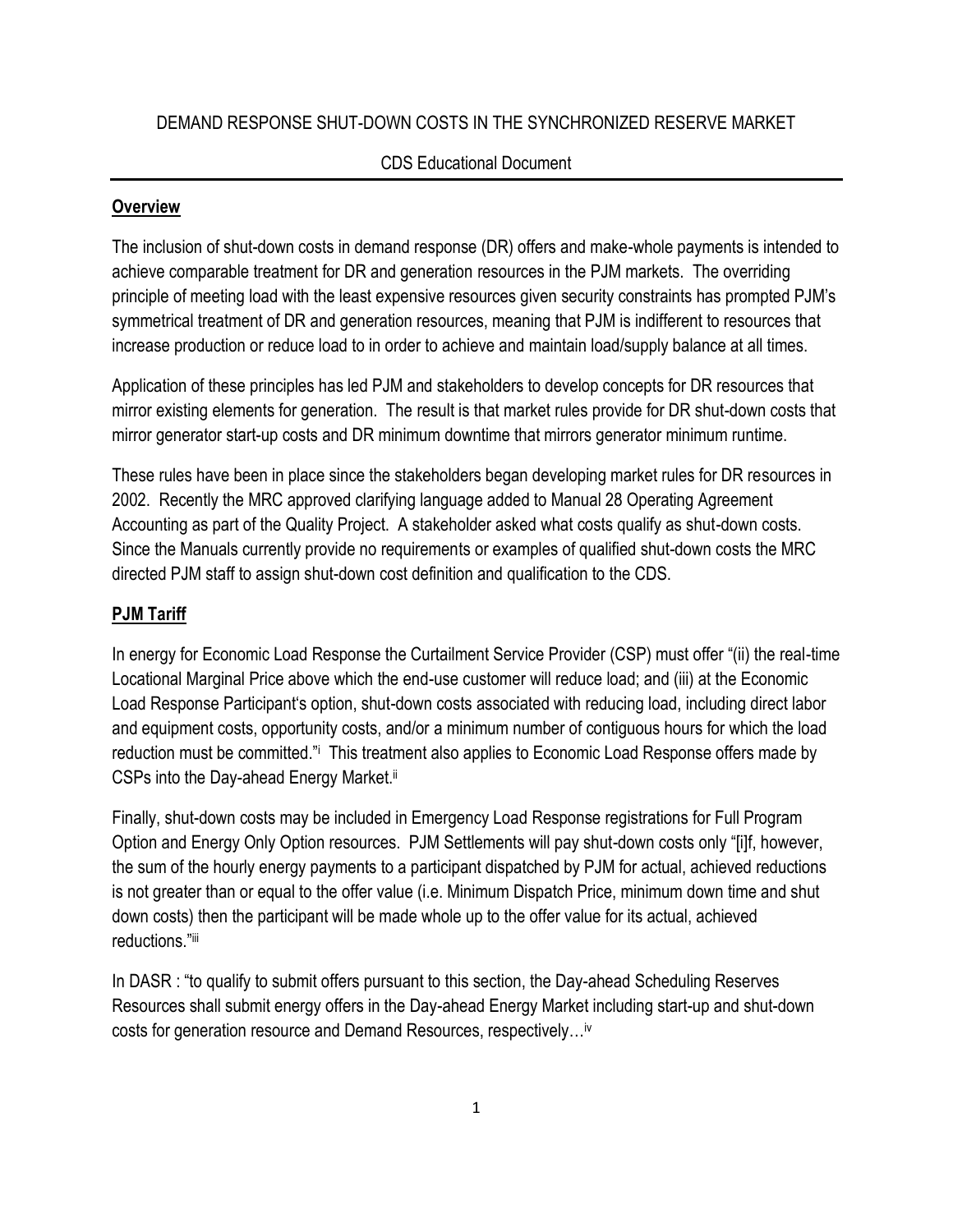## **PJM Manuals**

#### Section 4.2.1 of Manual 11

Demand Resources can participate in the synchronized reserve markets as either Tier 1 or Tier 2: "Resources participating in the synchronized reserve market are divided into two Tiers:

- **Tier 1** is comprised of all those resources on line following economic dispatch and able to ramp up from their current output in response to a synchronized reserve event, or demand resources capable of reducing load within 10 minutes.
- **Tier 2** consists of:

 $\circ$  that additional capacity that is synchronized to the grid and operating at a point that deviates from economic dispatch (including condensing mode) to provide additional spinning synchronized reserve not available from Tier 1 resources; and

 $\circ$  dispatchable load resources that have controls in place to automatically drop load in response to a signal from PJM."

Demand Resources must also submit shutdown costs into eMKT:

 "Shutdown Costs. These are the costs a Demand Resource incurs when reducing load in response to a synchronized reserve event."

### Section 10.3.1 of Manual 11

The Load Response Bid could also include for each Demand Resource:

- o Shut down costs, for each period
- o Minimum down times for which the load reduction must be committed
- o Shutdown costs and minimum down times are optional, and will default to zero

(0) if not submitted.

o

Shutdown cost will be expressed in dollars, and represents the fixed cost associated with committing a load response resource.

o Shutdown costs will be changeable only every six months, corresponding to the six-month periods during which price-based start-up costs may be changed for generators.

### Section 6 of Manual 28

Essentially says that if DR is called for a synchronized reserve event, it will be made whole to the cost based offer including shut-down cost.<sup>v</sup>

### Section 8 of Manual 15

Currently there are no cost rules for DSR cost except for the DSR margin adders. The cost to provide synchronous reserves from DSR resources shall equal the margin up to \$7.50 per MWh of reserves provided.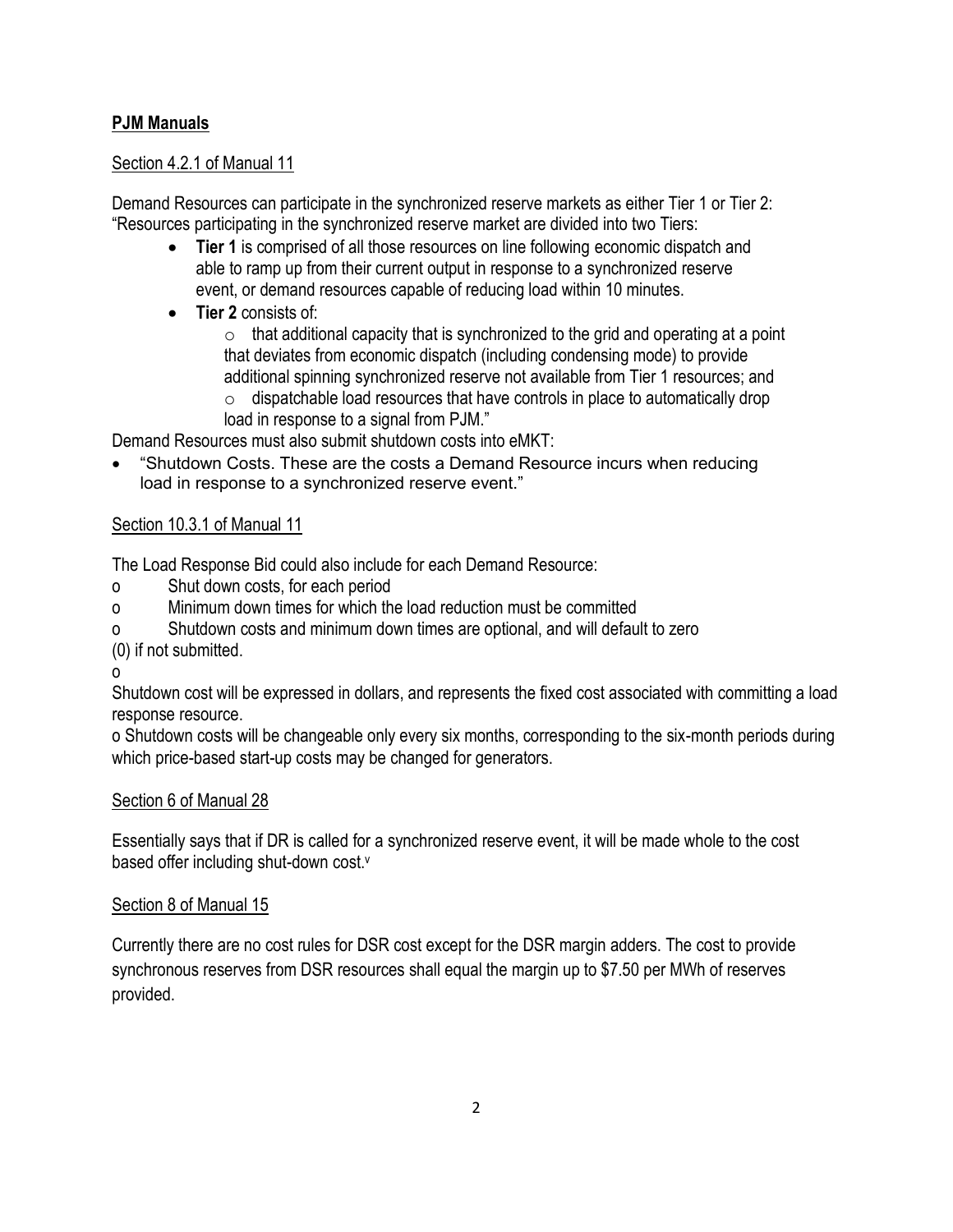### **PJM Training Documents**

Currently, the most detailed documented definition of shut-down costs appears in the PJM training materials for Demand Side Response as follows: "[a]ny costs associated with reducing load, including direct labor and equipment costs, opportunity costs, and costs associated with the minimum number of contiguous hours for which the load reduction must be committed."

The PJM training materials for Demand Side Response also instruct Curtailment Service Providers that shut-down costs are optional, will default to zero if not submitted, should be expressed in dollars per shutdown and represent the fixed cost associated with committing a DR resource. PJM training materials further instruct that shut-down costs are changeable every six months (same as price-based start-up costs for generators) in eMKT.

## **Example of how DR Shut-down Costs work in the Real-time Energy Market**

Offer of Smart Steel Company

Assume the following:

Shut-down  $costs = $1,500$ 

Minimum Down Time = 6 Hours

MW Reduction = 5 MW

Strike Price = \$35/MWh

Smart Steel Company"s offer of \$85/MWh = (\$1,500/6 Hours \* 1/5 MW) + \$35/MWh

### PJM Dispatch

- PJM Forecasts RT LMP greater than \$87/MWh for Hours 12 18
- PJM Dispatches the load reduction

### **PJM Experience with DR Shut-down Costs**

When registered DR has been modeled in eMkt CSPs have only very rarely included shut-down costs. There are no currently registered DR resources that have designated shut-down costs in effect.

No shut-down costs have ever been owed as result of a DR resource clearing as Tier 2 synchronous reserve.

### **DR Shut-down Costs in other RTOs/ISOs**

Currently the concept of shut-down costs does not apply to DR participation in ERCOT or SPP. Shut-down costs for DR, while rarely used in practice, are provided for in the Energy Market rules of ISO-New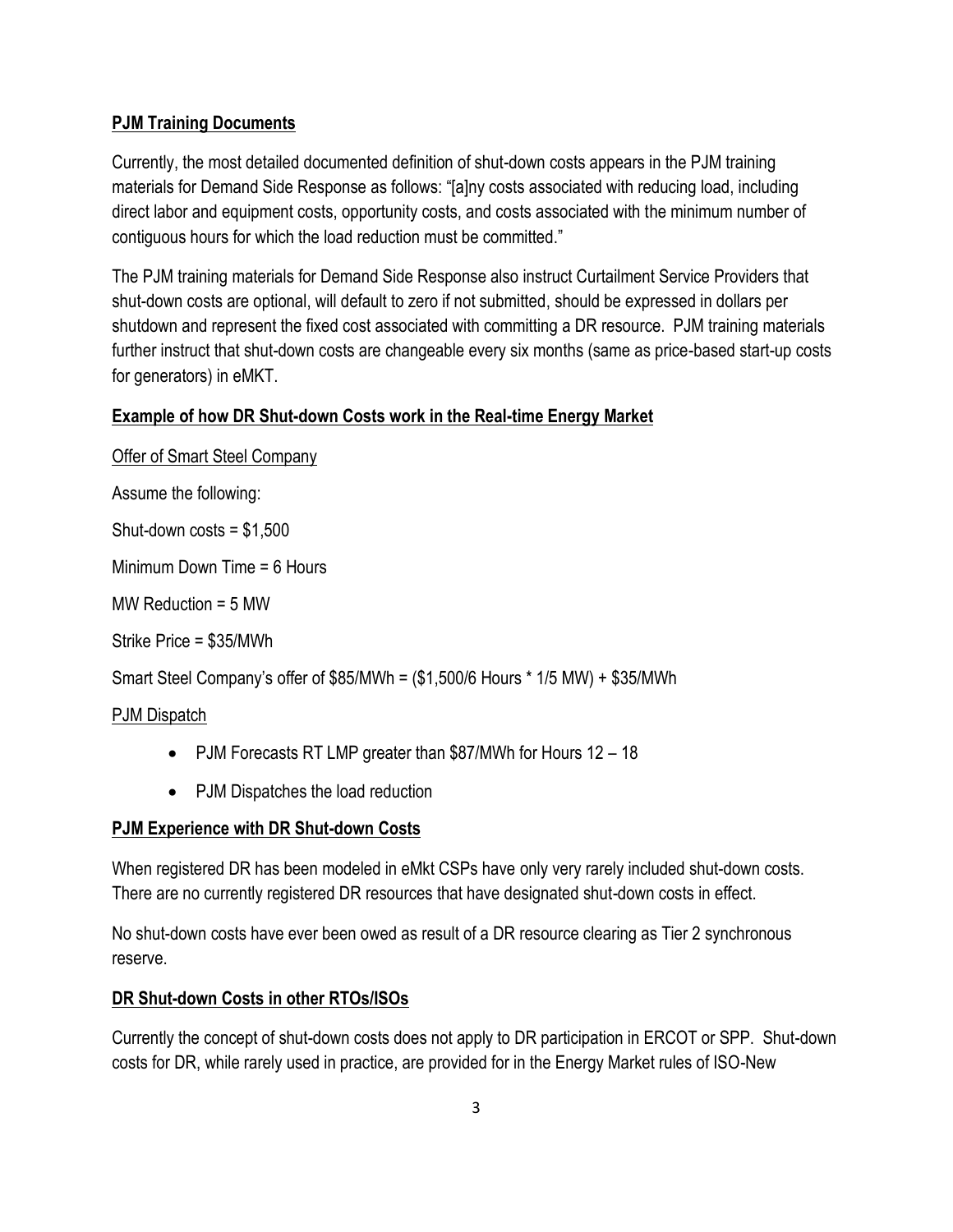England, NYISO, MISO and CAISO. It should be noted that DR resources are not authorized to provide synch reserve in any wholesale market except for PJM.

## **Summary and Desired Outcome as Documented in the Problem Statement**

Currently, Manual 15 Section 8: Demand Side Response (DSR) has no defined shut-down costs. The CDS will develop educational documents and manual language about DSR shut-down costs.

# **Appendix 1: Start Costs for Quick Start Combustion Turbines (CTs) in the Synchronous Reserve Market**

Similar to shut down costs for DSR, combustion turbines that can respond within 10 minutes can provide Synchronous reserves. Total costs for CTs that are offline are as follows

### Total Synchronous Reserve Costs

 $=$  Start Costs + VOM + LMP  $*$  condensing MW consumed + \$7.50

Start costs when:

- a unit moves from cold to condensing operations
- when a unit moves from condensing operations to energy generation

Variable Operating and Maintenance (VOM) cost (\$/MWh)

Actual cost of power consumed during condensing operations at real time bus LMP

**Appendix 2: CT Condensing Mode operation** One thing that is found in Manual 15 language for Synchronous Reserve costs for Combustion Turbines is that they can include start cost:

- unit moves from cold to condensing operations
- when a unit moves from condensing operations to energy generation

This is a quick explanation of what that means. Below is an illustration of an overly simple combustion turbine. Air comes in at the far right and is compressed, heat is added and the pressurized combustion gas spins the turbine. The clutch between the turbine and the generator allows for the turbine to disconnect from the generator and shutdown while the generator continues to spin like a motor. With the clutch open the turbine shutdown, and the generator spinning like a motor, this operating mode is called "condensing". In order to switch to a generation mode, combustion turbine must restart and the clutch must close to power the generator to create MWs.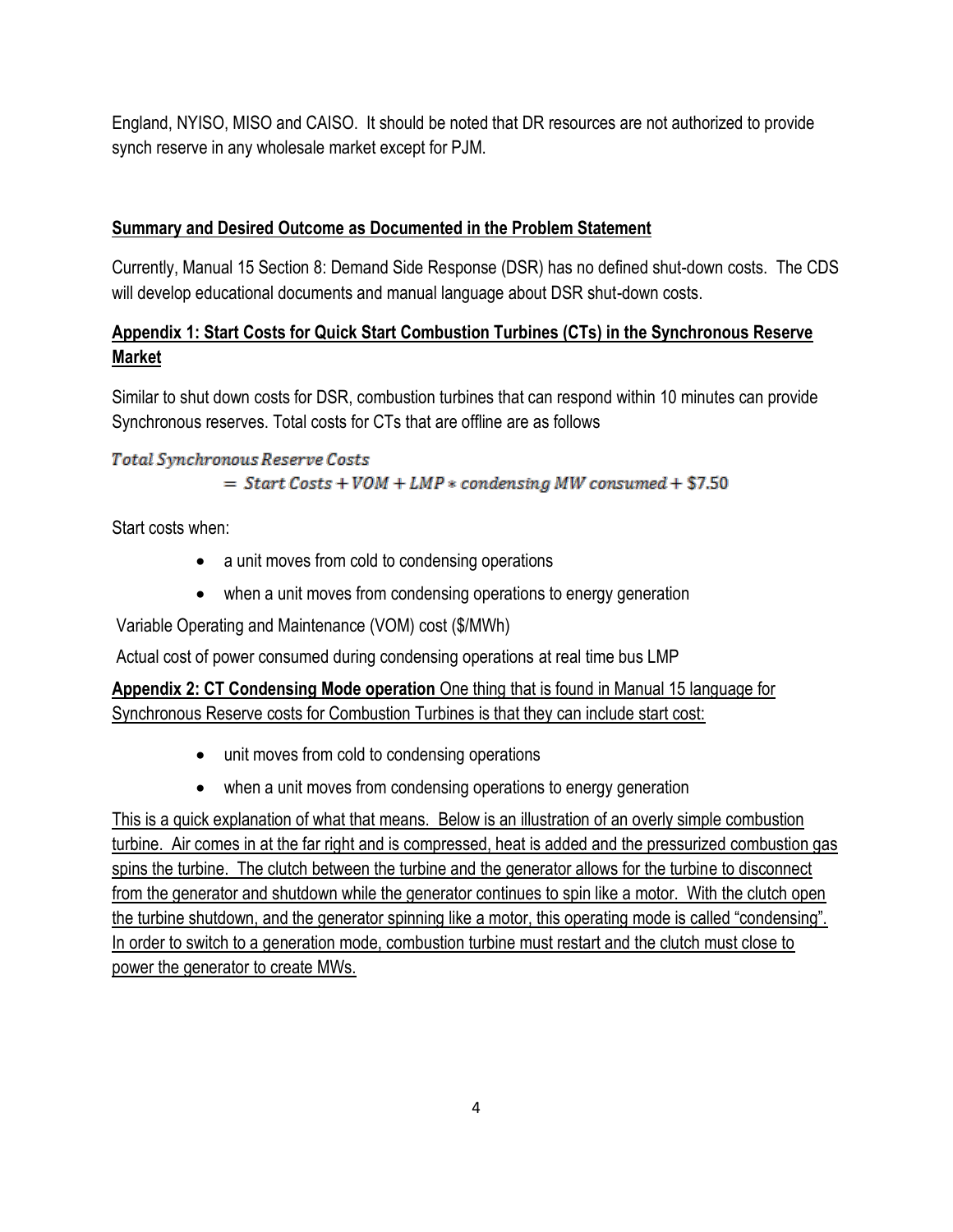

i OATT p 1655

 $\overline{\phantom{a}}$ 

ii OATT p 1654

iii OATT p 1811

iv OATT 1654

v Also, Section 5.1 of Manual 28 provides that "Balancing Operating Reserve credits are calculated by operating segment within an Operating Day. A resource will be made whole for the duration of the greater of the day-ahead schedule or minimum run time (minimum down time for demand resources) and made whole separately for the block of hours it is operated at PJM"s direction in excess of the greater of the day-ahead schedule or minimum run time (minimum down time for demand resources). Startup costs (shut down costs for demand resources), as applicable, will be included in the segment represented by the longer of the day-ahead schedule or minimum run time (minimum down time for demand resources).<sup>v</sup>

Also, Section 10 of Manual 28, which covers demand response accounting provides as follows: "PJM will accept demand reduction bids from an end-use customer or its representative CSP

for a specific MW curtailment (in minimum increments of .1 MW or 100 kW). The demand reduction bid will include the day-ahead LMP above which the end-use customer would not consume, and could also include shut-down costs and/or the number of contiguous hours for which the load reduction must be committed.v

Total payments to end-use customers or their representative CSP for accepted day-ahead Economic Load Response bids will not be less than the total value of the load response bid, included any submitted shut-down costs. Any shortfall will be made up through normal, day ahead operating reservev

Real-Time Operations: